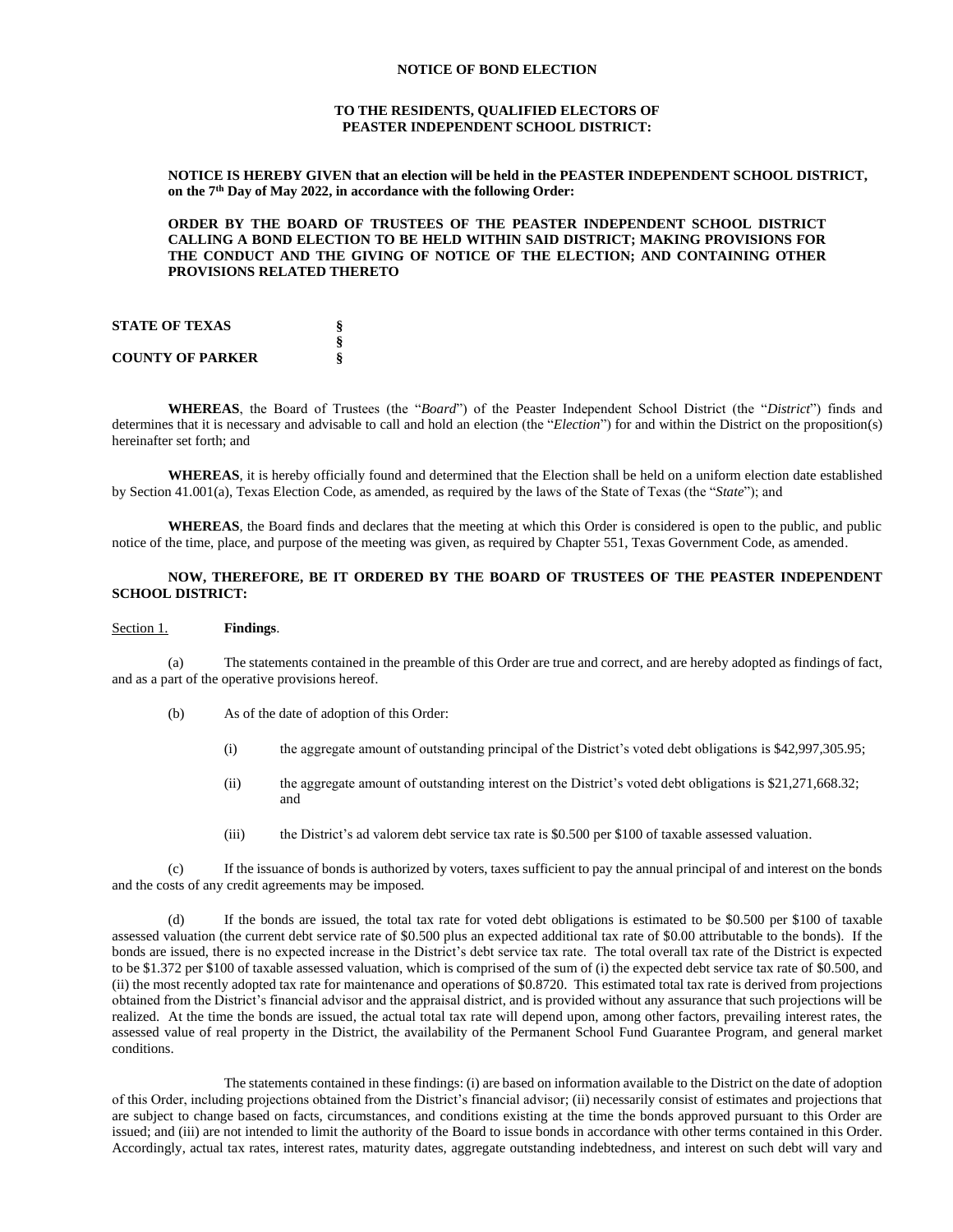will be established after the bonds are issued. To the extent of any conflict between this subsection and other provisions of this Order, such other provisions control.

Section 2. **Election Ordered; Date; Proposition**. The Election shall be held for and within the District on Saturday, May 7, 2022 (the "*Election Day*"), in accordance with the Texas Election Code, as amended. At the Election the following proposition(s) (the "*Proposition(s)*") setting forth the purposes, the principal amount, and the maximum maturity date for the bonds to be authorized shall be submitted to the qualified voters of the District in accordance with applicable law:

## **PEASTER INDEPENDENT SCHOOL DISTRICT – PROPOSITION A**

**SHALL THE BOARD OF TRUSTEES OF THE PEASTER INDEPENDENT SCHOOL DISTRICT (THE "DISTRICT") BE AUTHORIZED TO ISSUE AND SELL AT ANY PRICE OR PRICES THE BONDS OF THE DISTRICT IN THE AMOUNT OF \$3,500,000 FOR THE CONSTRUCTION, IMPROVEMENT, ACQUISITION, AND EQUIPMENT OF SCHOOL BUILDINGS IN THE DISTRICT, INCLUDING NECESSARY SITES, AND THE PURCHASE OF NEW SCHOOL BUSES AND TRANSPORTATION, WHICH BONDS MAY BE ISSUED IN VARIOUS ISSUES OR SERIES, SHALL MATURE SERIALLY OR OTHERWISE NOT MORE THAN 40 YEARS FROM THEIR DATE, AND SHALL BEAR INTEREST AT SUCH RATE OR RATES NOT TO EXCEED THE MAXIMUM RATE NOW OR HEREAFTER AUTHORIZED BY LAW, AS SHALL BE DETERMINED BY THE BOARD OF TRUSTEES OF THE DISTRICT WITHIN THE DISCRETION OF THE BOARD AT THE TIME OF ISSUANCE; AND SHALL THE BOARD OF TRUSTEES BE AUTHORIZED TO LEVY AND PLEDGE, AND CAUSE TO BE ASSESSED AND COLLECTED, ANNUAL AD VALOREM TAXES ON ALL TAXABLE PROPERTY IN THE DISTRICT SUFFICIENT, AND WITHOUT LIMIT AS TO RATE OR AMOUNT, TO PAY THE PRINCIPAL OF AND INTEREST ON SAID BONDS AND THE COSTS OF ANY CREDIT AGREEMENTS EXECUTED OR AUTHORIZED IN ANTICIPATION OF, IN RELATION TO, OR IN CONNECTION WITH THE BONDS; SAID BONDS TO BE ISSUED AND SAID TAXES TO BE LEVIED, PLEDGED, ASSESSED, AND COLLECTED UNDER THE CONSTITUTION AND LAWS OF THE STATE OF TEXAS INCLUDING THE TEXAS EDUCATION CODE?**

### Section 3. **Official Ballot**.

(a) Voting at the Election, and early voting therefor, shall be through the use of lawfully-approved voting systems and

(b) The preparation of the necessary equipment and the official ballots for the Election shall conform to the requirements of the Texas Election Code so as to permit the electors to vote "FOR" or "AGAINST" the Proposition which shall be set forth on the ballots substantially in the following form:

### **PEASTER INDEPENDENT SCHOOL DISTRICT – PROPOSITION A**

☐ FOR ) "THE ISSUANCE OF \$3,500,000 OF BONDS FOR THE CONSTRUCTION, IMPROVEMENT, ACQUISITION, AND EQUIPMENT OF SCHOOL BUILDINGS IN THE DISTRICT, INCLUDING NECESSARY SITES, AND THE PURCHASE OF NEW SCHOOL BUSES AND TRANSPORTATION; AND THE LEVYING OF A TAX SUFFICIENT, WITHOUT LIMIT AS TO RATE OR AMOUNT, TO PAY THE PRINCIPAL OF AND INTEREST ON THE BONDS AND TO PAY THE COSTS OF ANY CREDIT AGREEMENTS EXECUTED OR AUTHORIZED IN ANTICIPATION OF, IN RELATION TO, OR IN CONNECTION WITH THE BONDS; THIS IS A PROPERTY TAX INCREASE." ☐ AGAINST )

Section 4. **Persons Qualified to Vote**. All resident, qualified electors of the District shall be eligible to vote at the Election.

Section 5. **Election Precincts, Voting Locations and Voting Hours on Election Day**. The election precincts for the Election shall consist of the territory within the boundaries of the District situated within one or more County election precincts, which bear the precinct numbers set forth in Exhibit A, attached hereto and incorporated herein by reference. The location for voting on the Election Day for each election precinct shall be as set forth in  $\frac{Exhibit A}{A}$ , or at such other locations as may be designated by the District. The Superintendent of Schools or her designee is hereby authorized to update  $\frac{Exhibit A}{A}$  to reflect the designated locations, and such locations are hereby approved. The polling places for voting on the Election Day shall be open from 7:00 a.m. to 7:00 p.m.

### Section 6. **Early Voting Locations, Dates, and Times**.

(a) Early voting by personal appearance for all election precincts shall be held at the locations, at the times, and on the days set forth in Exhibit B, attached hereto and incorporated herein by reference, or at such other locations as may be designated by the County. The Superintendent of Schools or her designee is hereby authorized to update Exhibit B to reflect the designated locations, or any changes made thereto by the County, and such locations are hereby approved.

ballots.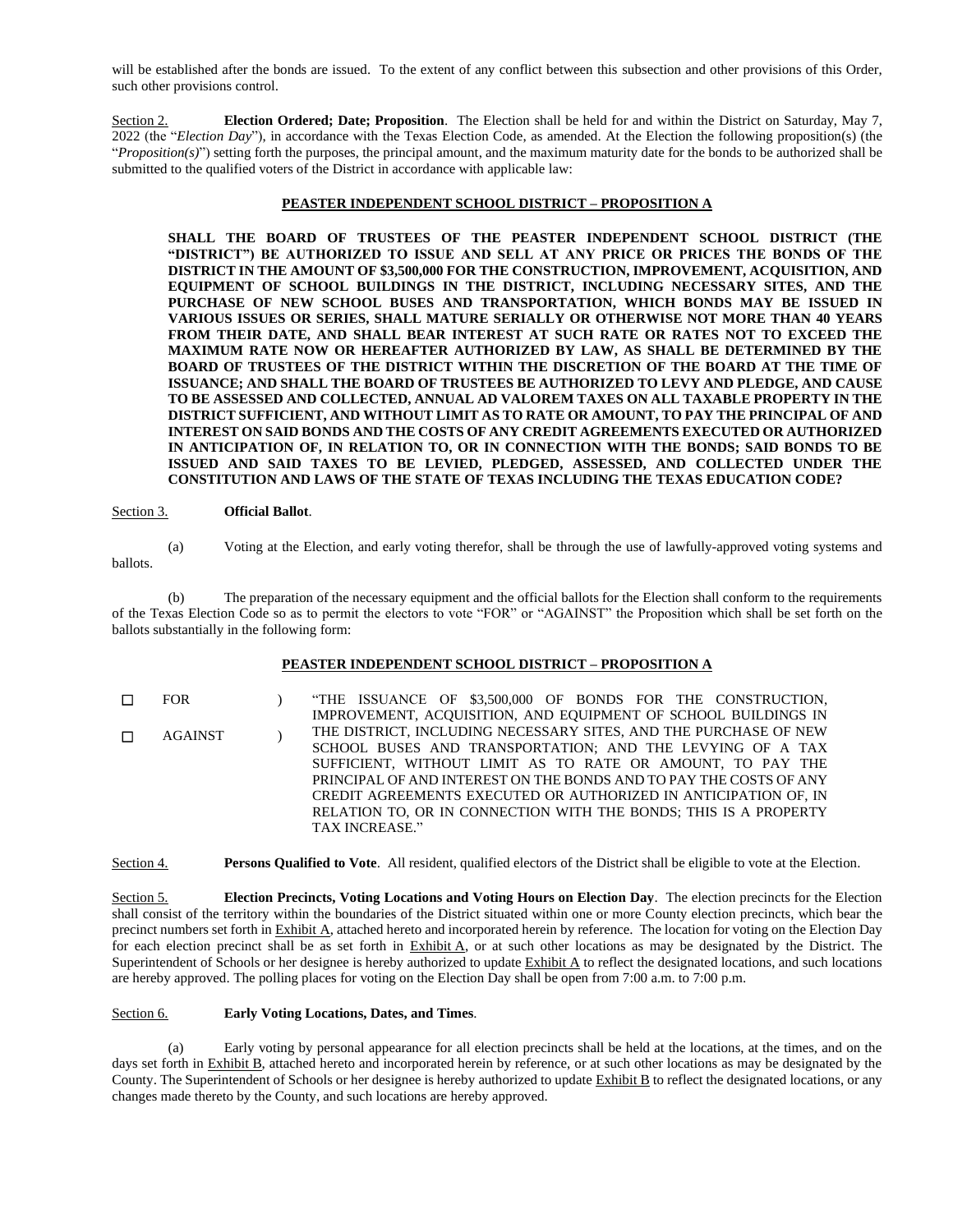(b) Jenise "Crickett" Miller, is hereby appointed as the Early Voting Clerk for Parker County (the "*Early Voting Clerk*") for the Election. Applications for ballots-by-mail should be sent to:

> Jenise "Crickett" Miller Early Voting Clerk Parker County Elections Administrator P.O. Box 639 Weatherford, Texas 76086

More information about the election can be found at: https://www.parkercountytx.com/118/Elections

The Early Voting Clerk is hereby authorized to appoint the deputy early voting clerk, as necessary for the Election.

(c) Pursuant to Section 84.007(b)(4) of the Texas Election Code, the Early Voting Clerk shall receive applications for ballots by mail via electronic transmission. Persons wishing to apply by electronic transmission must e-mail their scanned application containing an original signature to the following e-mail address: elections@parkercountytx.com. Applications for ballots made by electronic transmission and containing an original signature must also be mailed to and be received by the Early Voting Clerk not later than the fourth (4th) business day after the transmission by facsimile or electronic transmission is received at the mailing address provided in Subsection (b), above.

(d) Applications for ballots-by-mail via post or electronic submission must be received no later than 5:00 p.m. on April 26, 2022.

# Section 7. **Appointment of Election Officers**.

(a) The election judges, alternate judges, clerks, members of the early voting ballot board, the central counting station officials, and other personnel necessary for conducting the Election shall be appointed; election judges and alternate judges may be changed; polling places may be combined for some precincts; and the central counting station shall be established and staffed, all as determined by the Parker County Election Administrator, and such actions are hereby approved.

(b) The Election shall be conducted by election officers, including the presiding judges and alternate presiding judges appointed by the Superintendent of the District, in accordance with the Texas Election Code, as amended, and the Constitution and laws of the State of Texas, the United States of America, and the Election Agreement. The presiding judges shall appoint not fewer than two (2) nor more than five (5) qualified election clerks for the conduct of the Election. The Board hereby authorizes the Superintendent of the District to appoint any such other officials, as are necessary and appropriate to conduct the Election in accordance with the Texas Election Code, as amended.

Section 8. **Notice of Election**. Notice of the Election shall be given by: (i) publishing a substantial copy of this Order, in English and Spanish, one time not earlier than the thirtieth (30th) day nor later than the tenth (10th) day prior to the date set for the Election, in a newspaper published in the District (or otherwise complies with State law); (ii) by posting a copy of this Order, in English and Spanish, on the bulletin board used for posting notices of meetings of the Board, not later than the twenty-first (21st) day prior to the date set for the Election and in at least three (3) public places in the boundaries of the District, not later than the twenty-first (21st) day prior to the date set for the Election; and (iii) by posting a copy of this Order, in English and Spanish, on the District's website, prominently and together with the notice of the Election and the contents of the Proposition, not later the twenty-first (21st) day prior to the date set for the Election through the Election Day. Additionally, on the Election Day and during early voting by personal appearance, this Order shall be posted in a prominent location at each polling place. Notice of the Election shall also be provided to the county election officer and voter registrar of each county in which the District is located not later than the sixtieth (60<sup>th</sup>) day before the Election Day, Tuesday, March 8, 2022.

Section 9. **Conduct of Election**. The Election shall be held in accordance with the Texas Election Code, as amended, the Federal Voting Rights Act of 1965, as amended ("*The Voting Rights Act*"), and the provisions of Chapter 272 of the Texas Election Code, as amended. pertaining to bilingual election materials requirements.

Section 10. **Necessary Actions**. The Superintendent or her designee, acting on behalf of the Board, in consultation with the District's legal counsel and co-bond counsel is hereby authorized and directed to take any and all actions necessary to comply with the provisions of the Texas Election Code, as amended, and the Voting Rights Act, as amended, in carrying out and conducting the Election, whether or not expressly authorized herein, including, but not limited to, making changes or additions to polling places or procedures to the extent necessary.

Section 11. **Severability**. If any provision, section, subsection, sentence, clause, or phrase of this Order, or the application of same to any person or set of circumstances, is for any reason held to be unconstitutional, void, invalid, or unenforceable, neither the remaining portions of this Order nor their application to other persons or sets of circumstances shall be affected thereby, it being the intent of the Board in adopting this Order that no portion hereof or provision or regulation contained herein shall become inoperative or fail by reason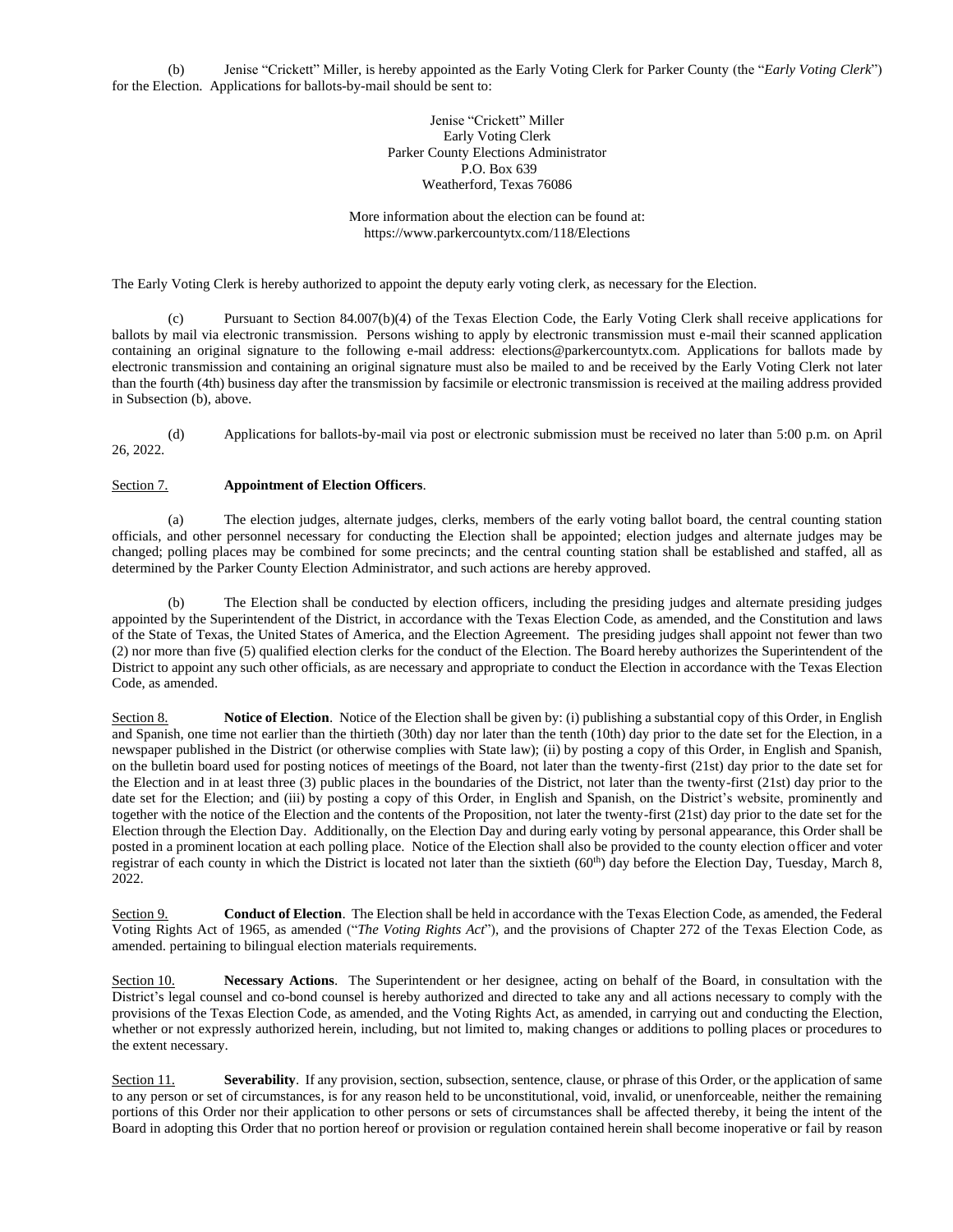of any unconstitutionality, voidability, invalidity, or unenforceability of any other portion herein, and all provisions of this Order are declared to be severable for that purpose.

Section 12. **Effective Date**. This Order shall take effect immediately upon its approval by the Board.

**PASSED, AND APPROVED** by the Board of Trustees of the Peaster Independent School District the 17th day of February 2022.

ATTEST:

*/s/ Justin McKinley* Justin McKinley Secretary, Board of Trustees

# **EXHIBIT A**

#### **ELECTION DAY SCHEDULE AND POLLING LOCATIONS**

# **May 7, 2022 7:00AM - 7:00PM**

# **Precinct(s) Locations**

*/s/ Mike Bowling* Mike Bowling

President, Board of Trustees

| 100/105 | Silver Creek United Methodist Church, Fellowship Hall, 220 Church Road, Azle, Texas 76020      |
|---------|------------------------------------------------------------------------------------------------|
| 110/111 | Azle City Hall, Community Room, 505 W. Main St., Azle, Texas 76020                             |
| 115     | Reno City Hall, Community Center, 195 W. Reno Rd., Azle, Texas 76020                           |
| 120     | Springtown Senior Center, Community Room, 1070 N. Main St., Springtown, Texas 76082            |
| 200/250 | Hamburger Hill Community Center, Large Room, 701 Narrow St., Weatherford, Texas 76086          |
| 210     | Poolville Methodist Church, Fellowship Hall, 230 North Church St., Poolville, Texas 76487      |
| 215     | Peaster ISD Rock Gym, Back Room of Gym, 8512 FM RD 920, Peaster, Texas 76088                   |
| 220     | Adell Whitt Fire Department, Training Room, 4312 N. FM RD., Whitt, Texas 76490                 |
| 225     | Bethesda United Methodist Church, Johnson Room, 6657 FM RD 113 N., Weatherford, Texas 76088    |
| 260/265 | Hudson Oaks City Hall, Council Chambers, 210 Hudson Oaks Dr., Hudson Oaks, Texas 76087         |
| 310/315 | Sante Fe Drive Baptist Church, Family Life Center, 1502 Santa Fe Dr., Weatherford, Texas 76086 |
| WC      | Weatherford College, Work Force, 225 College Park, Dr., Weatherford, Texas 76086               |
| 320     | Millsap Community Center, Community Room, 102 Fannin St., Millsap, Texas 76066                 |
| 325     | Harmony Baptist Church, Gym, 242 Harmony Rd., Weatherford, Texas 76087                         |
| 335     | Parker County PCT Barn #3, Break Room, 1111 FM RD 1189, Brock, Texas 76087                     |
| 350     | Greenwood Fire Department, Training Room, 1418 Greenwood Cut-off Rd., Weatherford, Texas 76087 |
| 400     | Morningstar Amenity Center, Main Room, 128 Heather Wind Ln., Aledo, Texas 76008                |
| 410/415 | First Baptist Willow Park, Welcome Center, 601 Ranch House Rd., Willow Park, Texas 76087       |
| 430     | City of Aledo Community Center, Main Room, 104 Robinson Ct., Aledo, Texas 76008                |
| 435     | Aledo ISD Admin. Building, Louden Room, 1008 Bailey Ranch Rd., Aledo, Texas 76008              |
|         | Town of Annetta, Main Building, 450 Thunder Head Ln., Aledo, Texas 76008                       |
|         | Central Community Fire Station #1, Main Room, 4100 Old Agnes Road, Weatherford, Texas 76008    |
|         | Central Community Fire Station #2, Main Room, 3641 N. FM RD., Weatherford, Texas 76088         |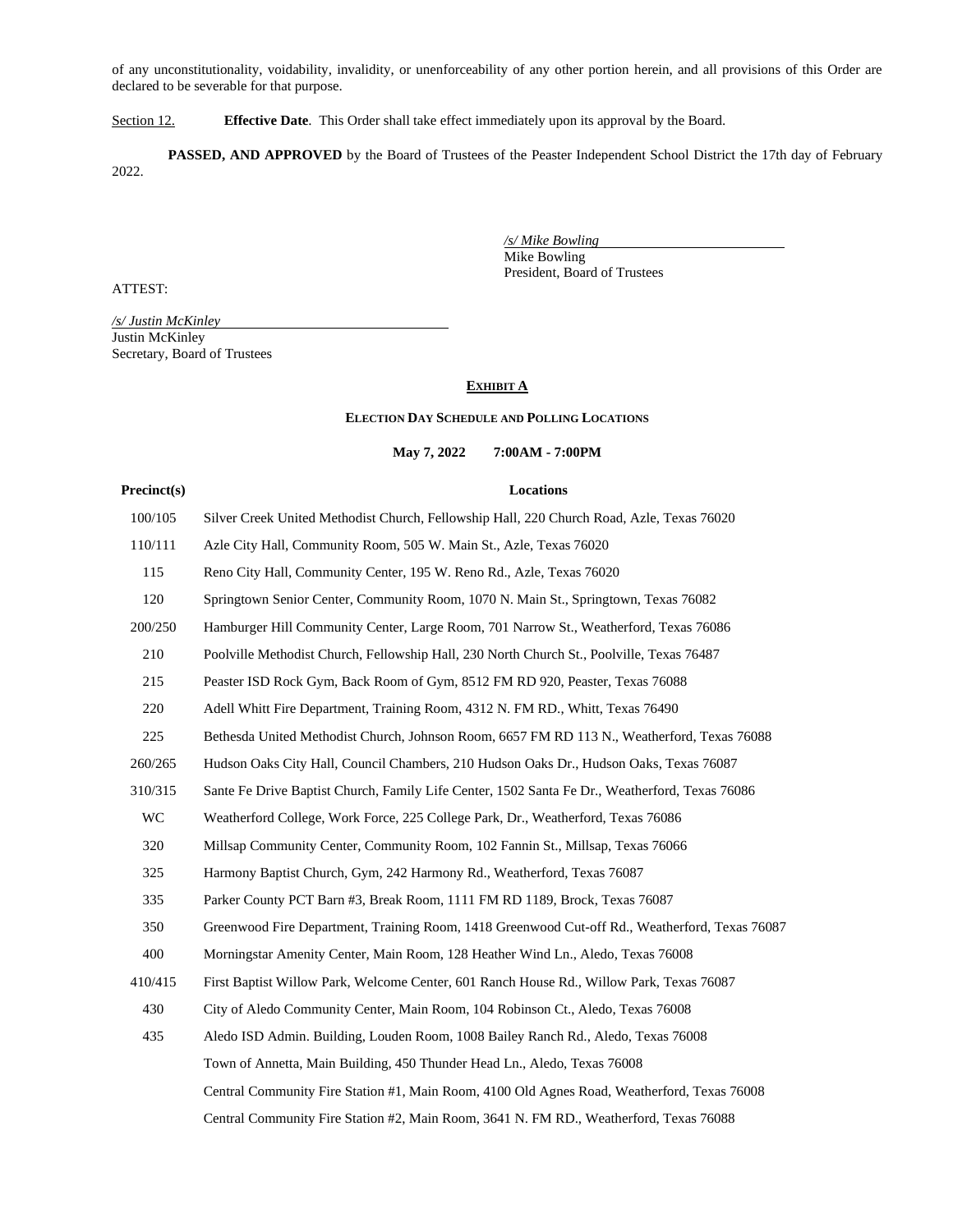#### **EXHIBIT B**

# **EARLY VOTING SCHEDULE AND POLLING LOCATIONS**

#### **Main Voting Site**

Parker County Courthouse Annex 1112 Santa Fe Dr Weatherford, 76086 Annex Kitchen

#### **BRANCH VOTING SITES**

Springtown Senior Center Community Room 1070 N. Main St. Springtown, Texas 76082

Hudson Oaks City Hall Council Chambers 210 Hudson Oaks Dr. Hudson Oaks, Texas 76087

Millsap Community Center 102 Fannin St. Millsap, Texas 76066

Peaster ISD Rock Gym Back Room of Gym 8512 FM RD 920 Peaster, Texas 76088

Azle City Hall Community Room 505 W. Main St. Azle, Texas 76020

Poolville ISD Technology Bldg. Main Room 16025 FM RD 920 Poolville, 76487

Aledo ISD Admin Building Louden Room 1008 Bailey Ranch Rd. Aledo, Texas 76008

> PCT 3 County Barn Break Room 1111 FM RD 1189 Brock, Texas 76087

| Dates          | Days      | Hours                    |  |
|----------------|-----------|--------------------------|--|
| April 25, 2022 | Monday    | $8:00$ a.m. $-5:00$ p.m. |  |
| April 26, 2022 | Tuesday   | $8:00$ a.m. $-5:00$ p.m. |  |
| April 27, 2022 | Wednesday | $8:00$ a.m. $-5:00$ p.m. |  |
| April 28, 2022 | Thursday  | $8:00$ a.m. $-5:00$ p.m. |  |
| April 29, 2022 | Friday    | $8:00$ a.m. $-5:00$ p.m. |  |

## **Extended Early Voting Dates and Times**

| Dates       | Davs    | <b>Hours</b>           |
|-------------|---------|------------------------|
| May 2, 2022 | Monday  | 7:00 a.m. $-7:00$ p.m. |
| May 3, 2022 | Tuesday | 7:00 a.m. $-7:00$ p.m. |

# **PEASTER INDEPENDENT SCHOOL DISTRICT VOTER INFORMATION DOCUMENT**

Language to appear on the ballot:

## **PEASTER INDEPENDENT SCHOOL DISTRICT — PROPOSITION A**

| п | <b>FOR</b>     | "THE ISSUANCE OF \$3,500,000 OF BONDS FOR THE CONSTRUCTION,        |
|---|----------------|--------------------------------------------------------------------|
|   |                | IMPROVEMENT, ACOUISITION, AND EQUIPMENT OF SCHOOL BUILDINGS IN     |
| п | <b>AGAINST</b> | THE DISTRICT, INCLUDING NECESSARY SITES, AND THE PURCHASE OF NEW   |
|   |                | SCHOOL BUSES AND TRANSPORTATION; AND THE LEVYING OF A TAX          |
|   |                | SUFFICIENT, WITHOUT LIMIT AS TO RATE OR AMOUNT, TO PAY THE         |
|   |                | PRINCIPAL OF AND INTEREST ON THE BONDS AND TO PAY THE COSTS OF ANY |
|   |                | CREDIT AGREEMENTS EXECUTED OR AUTHORIZED IN ANTICIPATION OF. IN    |
|   |                | RELATION TO. OR IN CONNECTION WITH THE BONDS: THIS IS A PROPERTY   |
|   |                | TAX INCREASE."                                                     |